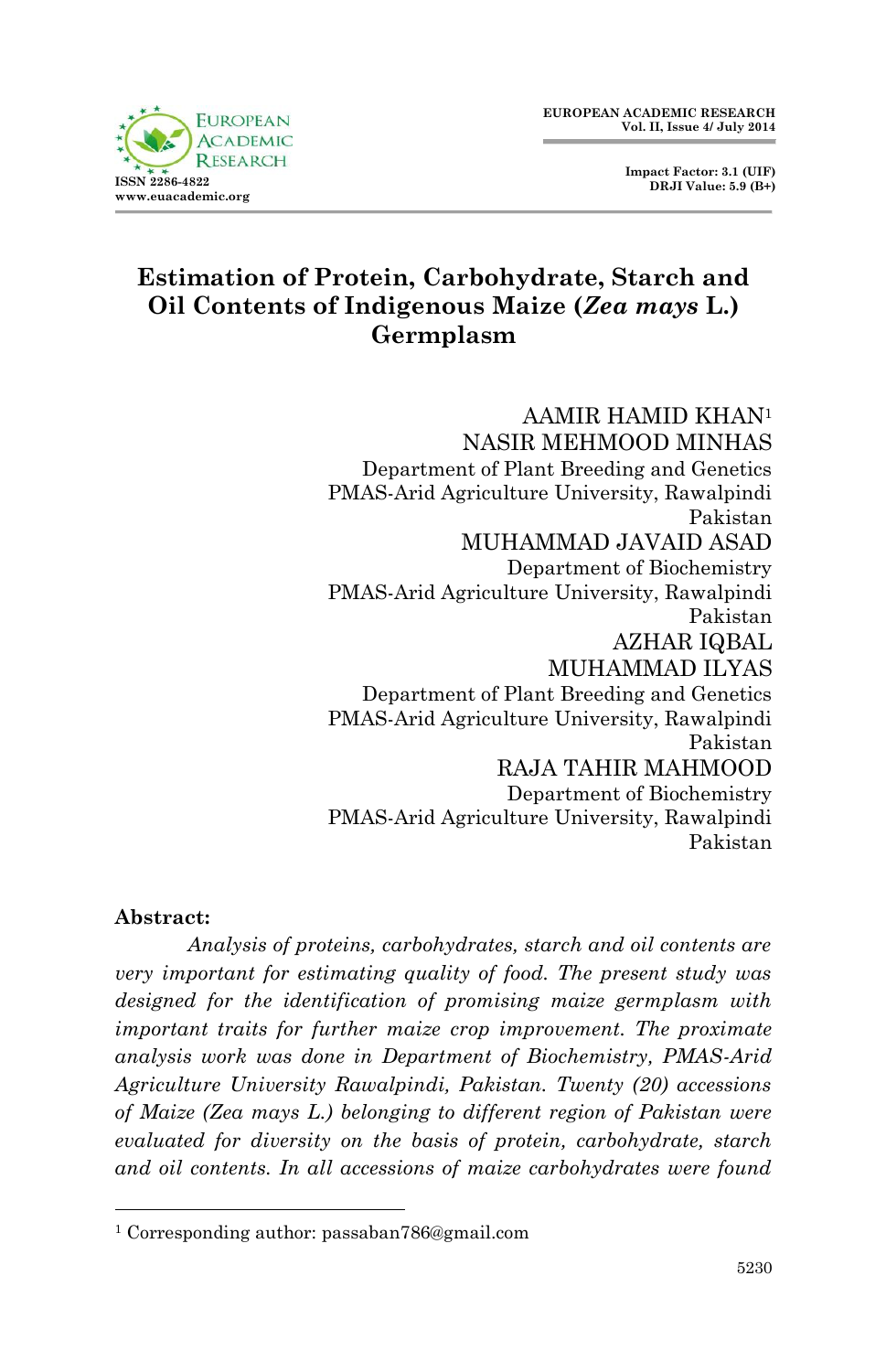*in maximum and oil contents were found in minimum amount. The results showed that the protein contents were ranged from 10.82 to 13.59 %, carbohydrate contents were ranged from 63.03 to 69.36 %, starch contents were ranged from 60.38 to 66.31 % and oil contents were ranged from 4.16 to 5.76 %. These findings would be useful for the quality products form the maize.*

**Key words:** Zea mays, Carbohydrates, Oil contents, Proteins, Starch.

# **Introduction**

Maize (*Zea mays* L.) is the third most important cereal crop of the world (Sleper and Poehlman, 2006). In Pakistan it ranked after wheat and rice. It adds 0.5 percent to the GDP and 2.2 percent to the agriculture (Govt. of Pak., 2013). There are five species of genus Zea and only 1 specie "mays" is cultivated, remaining species are wild grasses. (Ellenskog-staam *et al*., 2007)

Maize is consumed directly as food at different growth stages (baby corn to mature grain) (Aus. Gov., 2008). It provides bulk of raw materials for the livestock and many agro-allied industries in the world (Bello *et al*., 2010; Randjelovic *et al.,*  2011). It contains Vitamins A, B, E and also some important nutrients for metabolism (Orhun, 2013).

In maize seed the carbohydrate is present in high amount than the other chemical components. In carbohydrate the amount of starch is 72 to 73 percent in the maize kernel and the amount of other carbohydrates such as glucose, sucrose and fructose are 1 to 3 percent in the maize kernel (FAO., 1993; Iken *et al*., 2002; Barikmo *et al*., 2004; Orhun, 2013). The second largest component in the maize kernel is protein which ranges from 8 to 11 percent (FAO., 1993; Iken *et al*., 2002; Singh *et al*., 2004; Orhun, 2013).The third largest component in the maize kernel is oil which ranges from 3 to 18 percent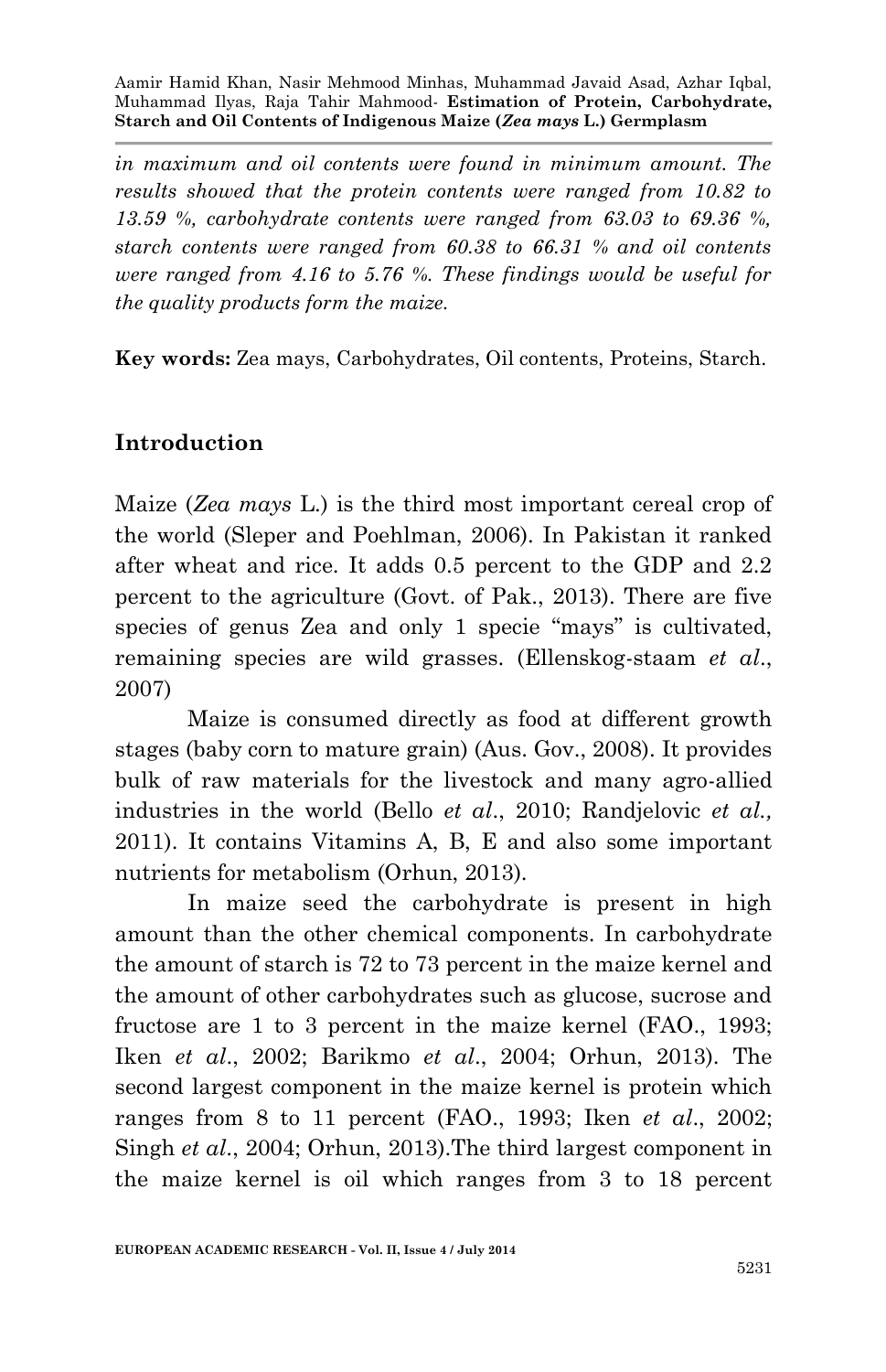(Alexander, 1971; FAO., 1993; Heiniger *et al*., 2001; Chen, 2010; Orhun, 2013).

## **Materials and Methods**

In the present study twenty (20) accessions of maize (Table 1) were evaluated for protein, carbohydrate, starch and oil contents. Protein contents were estimated by Biuret method of Gornall *et al*. (1949); carbohydrates were estimated by phenol sulphuric acid method of Roberts *et al*. (2011), starch contents were identified by using iodine test of Sullivan, (1935) and total oil contents were determined by ether extract method of Ajayi *et al*. (2004).

| Sr.#           | <b>Accession#</b> | &<br>Genus     | Origin   | Province    |  |
|----------------|-------------------|----------------|----------|-------------|--|
|                |                   | <b>Species</b> |          |             |  |
| $\mathbf{1}$   | 014857            | Zea mays       | Pakistan | Punjab      |  |
| $\overline{2}$ | 014861            | Zea mays       | Pakistan | Punjab      |  |
| 3              | 014862            | Zea mays       | Pakistan | Punjab      |  |
| $\overline{4}$ | 014865            | Zea mays       | Pakistan | Punjab      |  |
| 5              | 014868            | Zea mays       | Pakistan | Punjab      |  |
| 6              | 014869            | Zea mays       | Pakistan | <b>KPK</b>  |  |
| 7              | 014870            | Zea mays       | Pakistan | Balochistan |  |
| 8              | 014874            | Zea mays       | Pakistan | Balochistan |  |
| 9              | 014878            | Zea mays       | Pakistan | Balochistan |  |
| 10             | 014888            | Zea mays       | Pakistan | Balochistan |  |
| 11             | 014919            | Zea mays       | Pakistan | Balochistan |  |
| 12             | 014934            | Zea mays       | Pakistan | Sindh       |  |
| 13             | 014935            | Zea mays       | Pakistan | Sindh       |  |
| 14             | 014941            | Zea mays       | Pakistan | Sindh       |  |
| 15             | 014943            | Zea mays       | Pakistan | AJK         |  |
| 16             | 014944            | Zea mays       | Pakistan | AJK         |  |
| 17             | 014946            | Zea mays       | Pakistan | AJK         |  |
| 18             | 014950            | Zea mays       | Pakistan | AJK         |  |
| 19             | 014990            | Zea mays       | Pakistan | AJK         |  |
| 20             | 014998            | Zea mays       | Pakistan | AJK         |  |

**Table1: List of Maize Accession used in current study**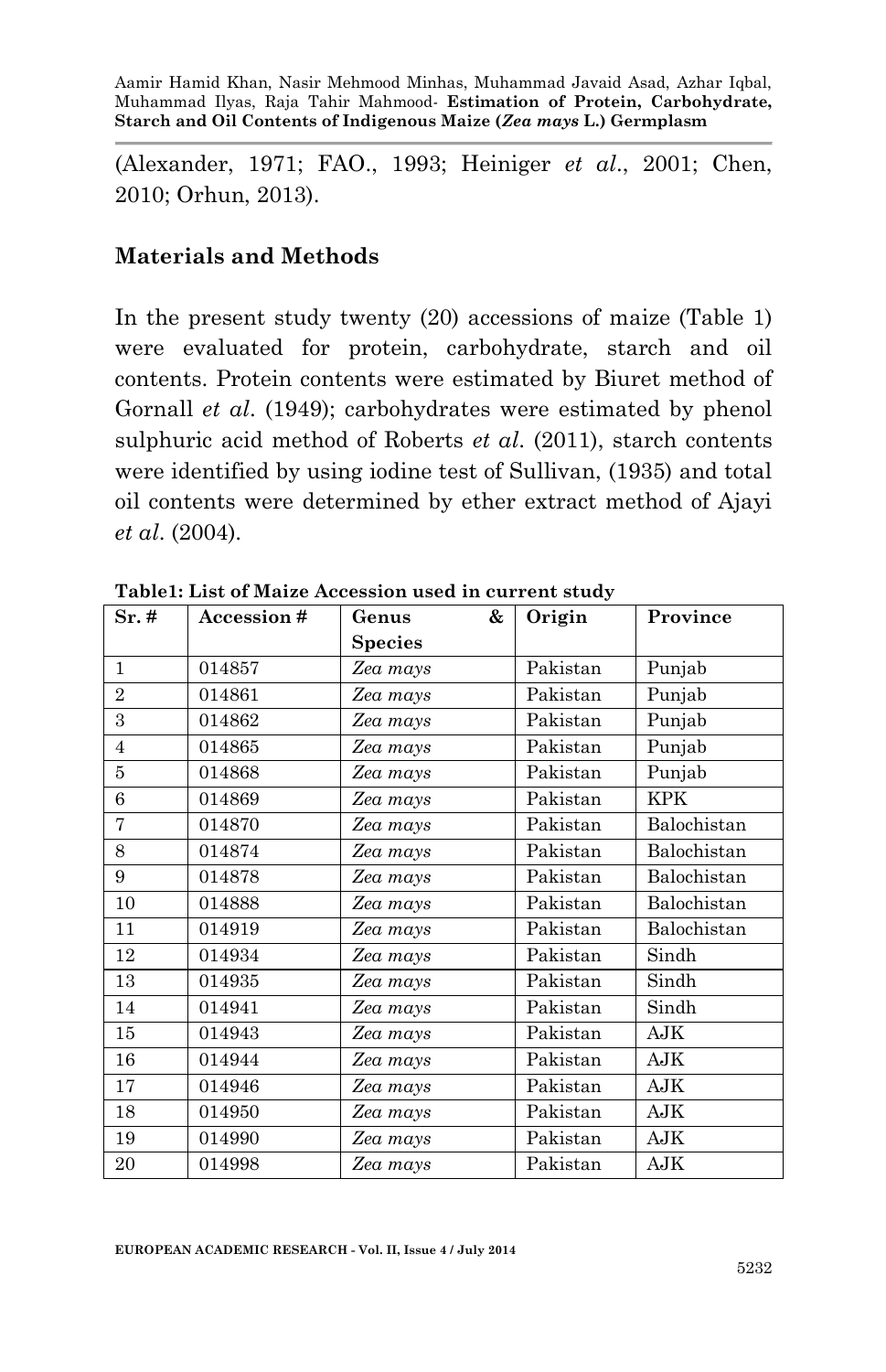## **Estimation of protein contents**

For protein estimation, seeds of maize were taken and ground in to powdered form. Protein was estimated according to Biuret method as described by Gornall *et al.,* 1949, using Bovine Serum Albumin as standard protein. Biuret reagent was prepared by mixing  $0.3$  g of  $CuSO<sub>4</sub>$ ,  $5H<sub>2</sub>O$ ,  $0.5g$  KI,  $0.9g$  sodium potassium tartrate in distilled water up to 100 mL. Same concentration of reagent was mixed with standards as well as maize accessions OD was noted spectrophotometrically at 540 nm according to procedure. Linear regression equation (Eq.1 and 2) obtained from standard curve was used to find the concentration of proteins in maize accessions (Fig. 1).



**Fig 1: Standard Curve for Protein Estimation**

## **Estimation of carbohydrates**

Phenol sulphuric acid method as describe by Roberts *et al.,* 2011 was used to estimate carbohydrates contents in selected maize accessions. Powder of each accession (0.1g) was mixed in 5mL of 2.5 N-HCl and heated in water bath for 3 hours. It was then neutralized by adding sodium carbonate and volume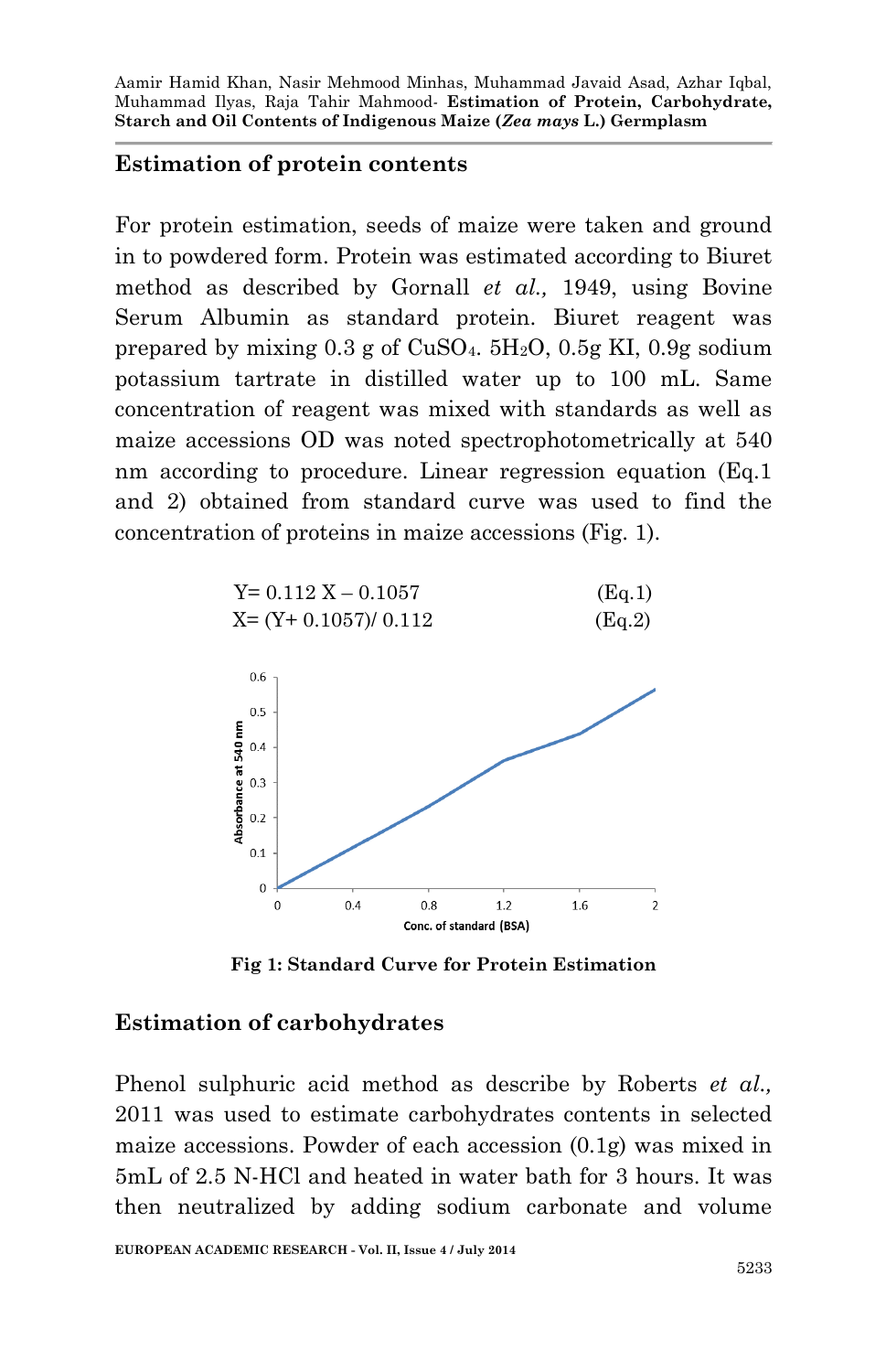increase up to 100 mL. Glucose was used as standard for carbohydrates estimation. Each experimental sample (standard and maize accessions) was mixed with 1 ml of 5% phenol solution and 5ml of 96% sulphuric acid solution and kept at 30 <sup>0</sup>C for 20min. After that absorbance was taken at 490nm and linear regression equation (Eq. 3) obtained from standard curve (Fig.2) was used to estimate carbohydrate in selected maize accessions.



**Fig 2: Standard Curve of glucose for carbohydrate estimation**

## **Estimation of starch in Maize**

Starch was estimated by iodine test in selected maize accessions using glucose as standard by using procedure as describe by Sullivan in 1935. Each experimental sample including standard as well as maize accessions were mixed with 1 ml of iodine solution (4 g potassium iodide and 1.27 g iodine) for 10 min. The absorbance was noted at 660 nm with spectrophotometer. Linear regression equation (Eq.4  $\&$  5) obtained from standard curve was used to estimate starch contents (Fig.3).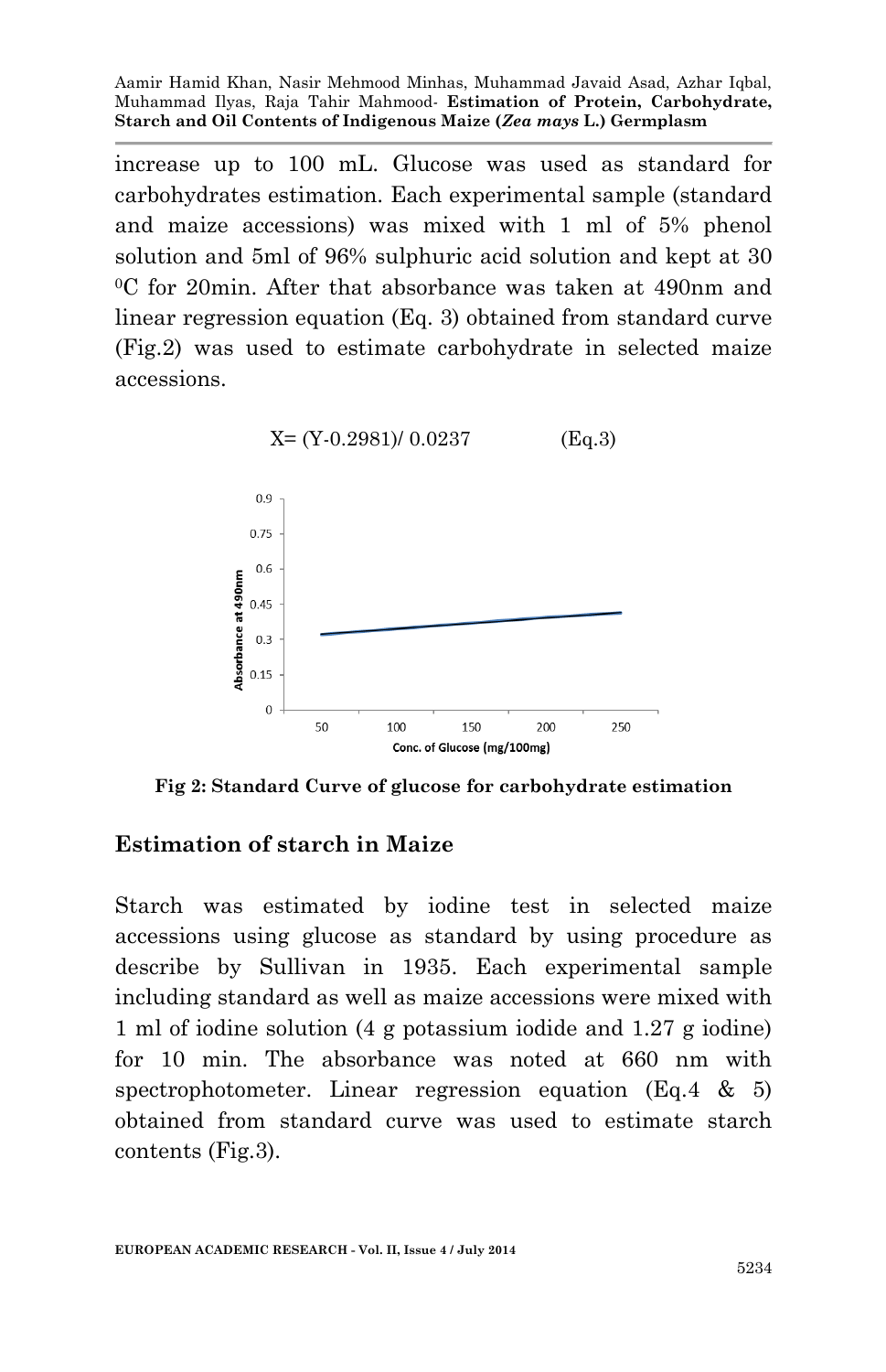

**Fig 3: Standard curve of glucose for starch estimation**

## **Estimation of oil by ether extract method**

Oil contents in each maize accession was determined by using Soxhlet apparatus according to method described by Ajayi *et al.,* 2004. 15 g of each accession was placed in thimble and placed in chamber which was 2/3 filled with n-hexane. After running 15- 20 cycles of n-hexane, the oil extraction was stopped and oil and n-hexane were separated on rotary evaporator. The oil contents obtained were weight and percentage was found by using following formula.

> Oil Percentage  $(\%)$  = Final weight - Initial weight  $\times$  100 Total weight of sample

## **Results and Discussions**

#### **Estimation of protein in Maize accessions of Pakistan**

The result shows that the protein contents ranged from 10.82% to 13.59% (Table 2). The maximum protein percentage (13.59%) were found in the accession 014943 belongs to the Azad Jammu and Kashmir and minimum protein percentage (10.82%) were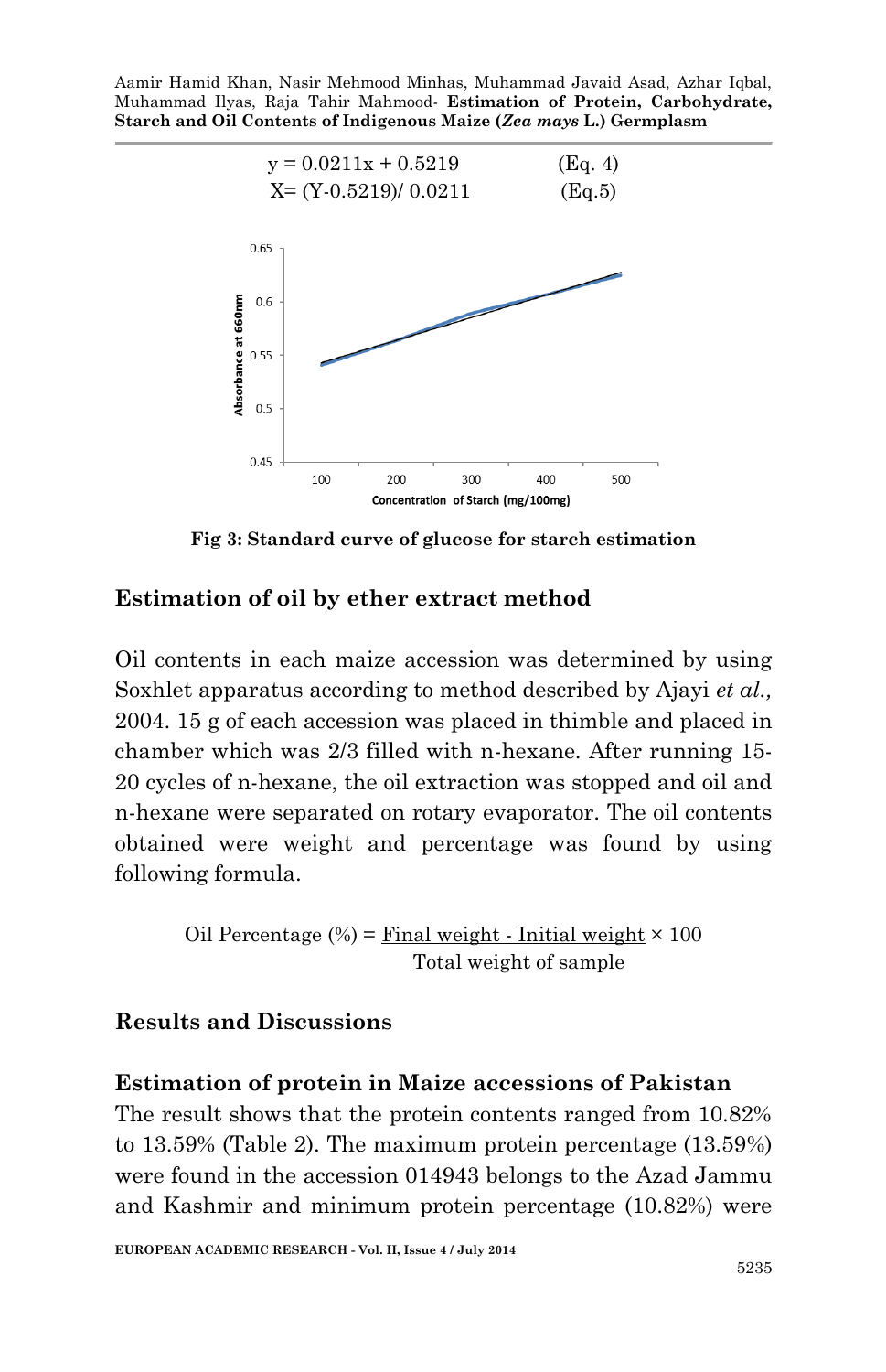found in the accession 014868 belongs to the Punjab area. The result show similarity with the results of Orhun *et al*.,(2013); Sofi *et al*.,(2009) and FAO., (1993) in which the protein amount was ranged 8 to 11%.This result also show similarity with the pervious results of different scientists in which the minimum protein percentage in maize kernel was 5.7% and the maximum protein percentage in maize kernel was 15.8% ( Singh *et al*., 2004; Iken *et al*., 2002; Shukla *et al*., 2001; Hogan *et al*., 1955; Mitchell *et al*., 1952). If the amount of protein is more than there is a chance that the amount of zein protein is increased and the amount of non-zein protein (lysine) is decreased Mitchell *et al*. (1952). In the present maize accessions on the basis of protein, diversity were present and this diversity will be helpful for further breeding programs.

## **Estimation of total carbohydrates in Maize accessions**

The results showed that the carbohydrate contents were ranged from 63.03% to 69.36% (Table 2). The maximum carbohydrate percentage (69.36 %) were found in the accession 014874 belongs to Balochistan and minimum carbohydrate percentage (63.03 %) were found in the accession 014878 also belongs to the Balochistan area. This result show similarity with the results of Iken *et al*. (2002) in which the carbohydrate amount was ranged 72 to 73%. In Iken *et al*. (2002) the amount of carbohydrate was more than our result. The difference in the amount of carbohydrates was due to nitrogen application because if the nitrogen application is more than the amount of carbohydrates were decreased and if the application of nitrogen is less than the amount of carbohydrate increased (Singh *et al*., 2004). On the basis of carbohydrate, diversity were present in the maize accessions and this diversity will be helpful for further breeding programs.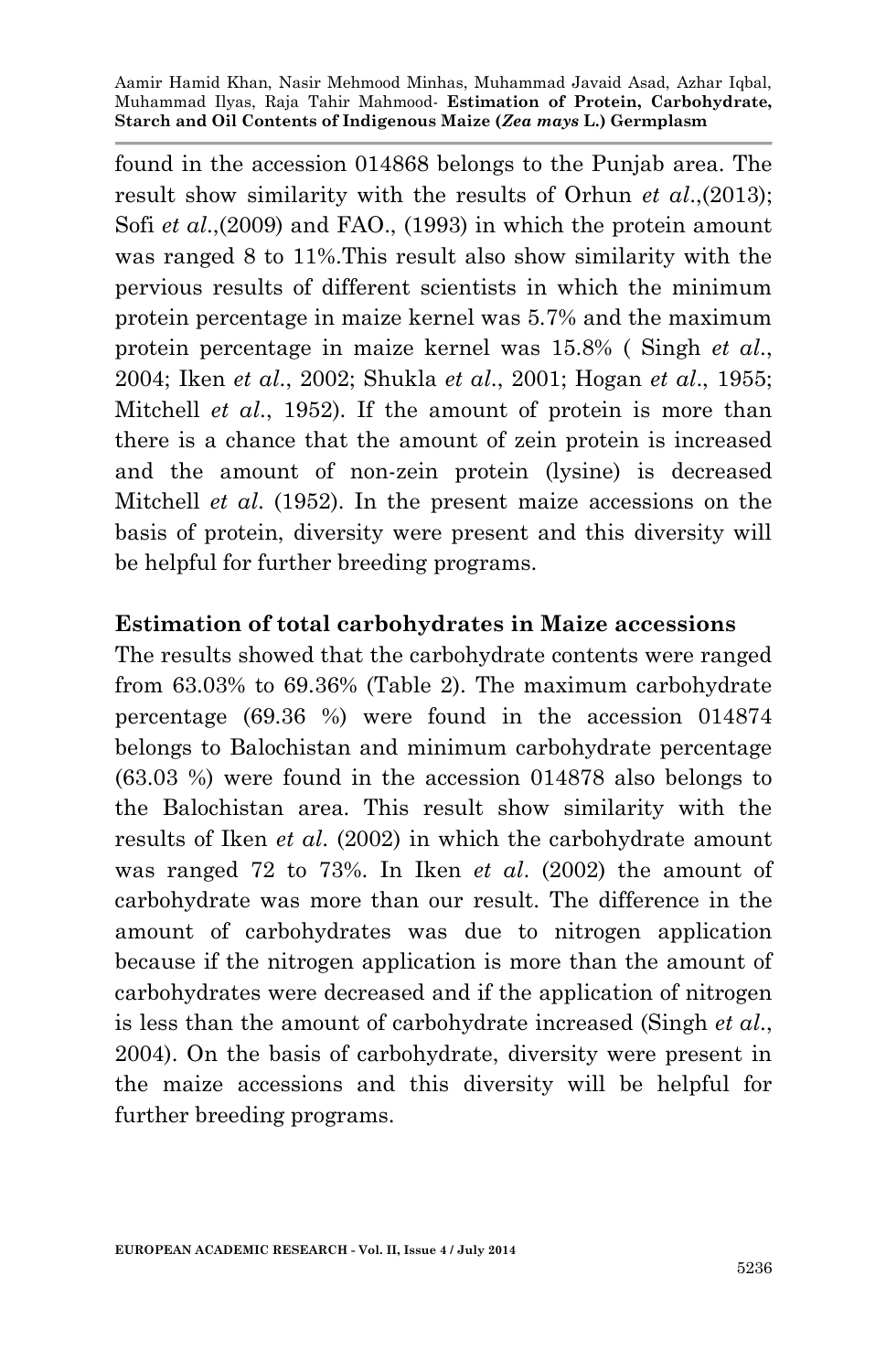#### **Estimation of starch contents in Maize accessions**

The results showed that the starch content was ranged from 60.38 to 66.31% (Table 2). The maximum starch percentage (66.31 %) were found in the accession 014944 belongs to the Azad Jammu and Kashmir and minimum carbohydrate percentage (60.38 %) were found in the accession 014919 belongs to the Balochistan area. The starch content in the maize kernel was reported as the major component in our results as it was reported by Orhun *et al*. (2013); Sofi *et al*. (2009) and FAO., (1993). They reported the starch amount in the ranged of 72 to 73%. There is little bit difference in the amount of starch in our results and in Orhun *et al*. (2013); Sofi *et al*. (2009) and FAO., (1993) results. That difference in the amount of starch contents was due to nitrogen application. When the amount of nitrogen application was increased then the starch content was decreased and when the nitrogen application was decreased then the starch content was increased (Singh *et al*., 2004). The diversity in the present accessions of maize on the basis of starch were present and this diversity will be helpful for further breeding programs.

## **Estimation of oil contents in Maize accessions**

The results showed that the oil content was ranged from 4.16 % to 5.76 % (Table 2). The maximum oil percentage (5.76 %) were found in the accession 014861 belongs to the Punjab and minimum oil percentage (4.16 %) were found in the accession 014865 also belongs to the Punjab area. The result shows similarity with the results of Orhun *et al*. (2013); Chen, (2010); Heiniger *et al*. (2001); FAO., (1993) and Alexander, (1971). In the present maize accessions on the basis of oil, diversity were present and this diversity will be helpful for further breeding programs.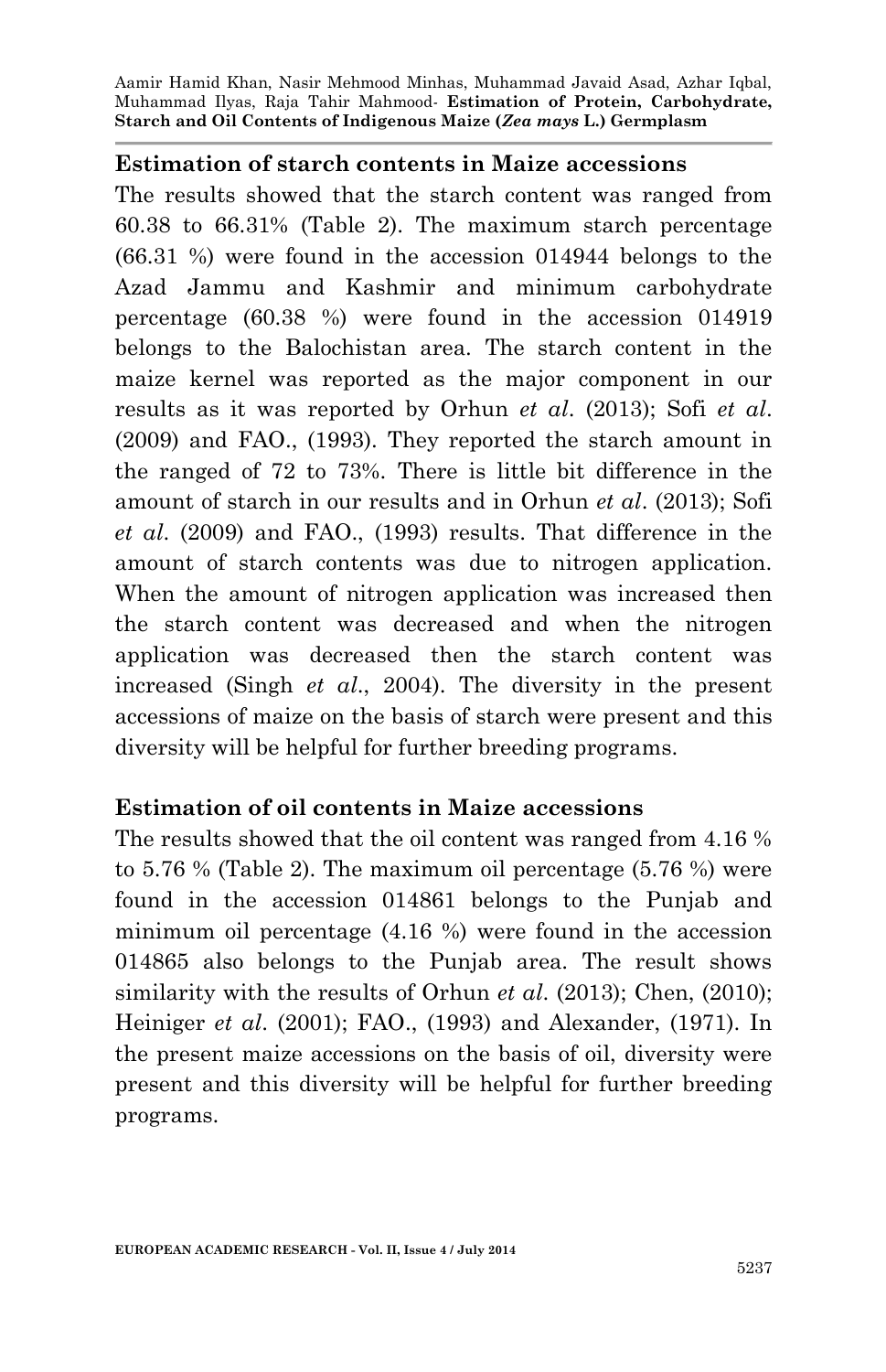| $Sr.$ #        | Accession | Protein | Carbohydrate | Starch | Oil            |
|----------------|-----------|---------|--------------|--------|----------------|
|                | #         | (mg/ml) | $(\%)$       | $(\%)$ | $\binom{0}{0}$ |
| $\mathbf{1}$   | 014857    | 12.22   | 66.07        | 62.37  | 5.17           |
| $\overline{2}$ | 014861    | 11.15   | 66.37        | 62.56  | 5.76           |
| 3              | 014862    | 10.98   | 66.78        | 63.23  | 5.21           |
| $\overline{4}$ | 014865    | 11.39   | 67.21        | 64.46  | 4.16           |
| 5              | 014868    | 10.82   | 69.27        | 64.17  | 5.17           |
| $\,6$          | 014869    | 12.68   | 65.90        | 61.24  | 4.81           |
| 7              | 014870    | 11.81   | 65.90        | 63.18  | 5.44           |
| 8              | 014874    | 11.76   | 69.36        | 65.83  | 5.21           |
| 9              | 014878    | 11.90   | 63.03        | 61.18  | 5.24           |
| 10             | 014888    | 10.84   | 67.16        | 64.32  | 5.17           |
| 11             | 014919    | 11.93   | 63.20        | 60.38  | 5.30           |
| 12             | 014934    | 11.84   | 67.63        | 64.51  | 5.37           |
| 13             | 014935    | 12.66   | 63.84        | 61.52  | 4.87           |
| 14             | 014941    | 12.69   | 63.49        | 61.71  | 5.54           |
| 15             | 014943    | 13.59   | 68.90        | 66.02  | 5.61           |
| 16             | 014944    | 12.92   | 68.73        | 66.31  | 5.67           |
| 17             | 014946    | 12.93   | 63.90        | 61.05  | 5.04           |
| 18             | 014950    | 12.60   | 66.45        | 62.23  | 5.15           |
| 19             | 014990    | 12.22   | 64.68        | 61.52  | 4.91           |
| 20             | 014998    | 12.92   | 64.51        | 62.23  | 5.16           |

**Table 2: Estimation of Protein, Carbohydrate, Strach and Oil contents in selected Maize accessions.**

## **REFERENCES**

- Ajayi, I. A., Adebowale, K.O., Dawodu, F.O., Oderinde, R.A. 2004. "A study of the oil content of Nigerian grown Monodora mjistica seeds for its nutritional and industrial applications." *Pak J Sci Indus Res*. 47: 60-65.
- Alexander, D.E. 1971. "Progress in breeding maize for oil content." *Eucarpia:* 74-78.
- Australian government, Department of Health and Ageing, office of the gene technology regulator. "Biology of Zea mays L. spp mays (maize or corn)." 1: 2008. http:// www.ogtr.gov.au.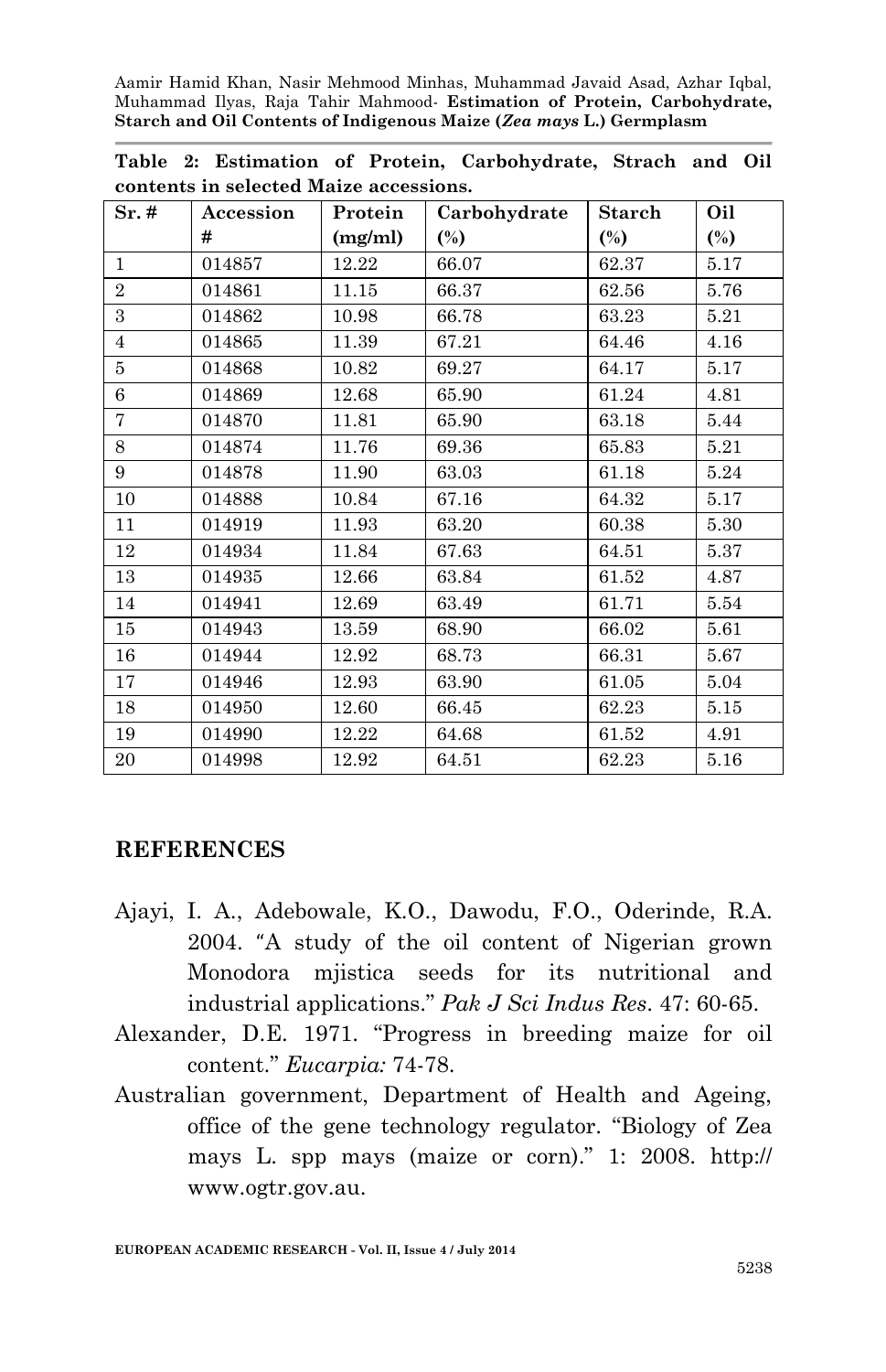- Barikmo, I., Ouattara, F., and Oshaug, A. 2004. "Protein, carbohydrate and fibre in cereals from Mali—how to fit there sults in a food composition table and database." *J Food Comp Anal.* 17: 291–300.
- Bello, O.B., Abdulmaliq, S.Y., Ige, S.A., Mahamood, J., Oluleye, F., Azeez, M.A., and Afolabi, M.S. 2010. "Evaluation of early and late/intermediate maize varieties for grain yield potential and adaptation to a southern Guinea savanna agro-ecology of Nigeria." *J Agri Sci.* 2 (3): 42-51.
- Chen, A. 2010. "Maize oil consumption increase with the annual growth rate of over 30% in China." http://www.articlesbase.com/business-articles/maize-oilconsumption-increase-with-the-annual-growth-rate-ofover-30-in-china 1763997.html
- Ellneskog-Staam, P., Henry, L.C., and Merker, A. 2007. "Chromosome C-banding of the teosinte *Zea nicaraguensis* and comparison to other Zea species." *Hereditas* 144: 96-101.
- FAO. 1993. "Maize in human nutrition." Rome.
- Gornall, A.G., Bardawill, C.J., and David, M.N. 1949. "Determination of serum protein by means biuret reaction." *J Bio Chem.* 177 (2): 751-766.
- Government of Pakistan. 2013. http://www.finance.gov.pk/
- Heiniger, W.R. and Dunphy, E.J. 2001. "High Oil Corn Production Q and A." Available from: http://www.ces.ncsu.edu/plymouth/cropsci/docs/high\_oil\_ corn97.html.
- Hogan, A.G., Gillespie, G.T., Koatubk, O., O'Dell, B.L., and Flynn, L.M. 1955. "The percentage of protein in corn and its nutritional properties." *J of nutri* 1532: 225-239.
- Iken, J.E., Amusa, N.A., and Obatolu, V.O. 2002. "Nutrient composition and weight evaluation of some newly developed maize varieties in Nigeria." *J of Food Tech in Africa*. 7: 27-29.